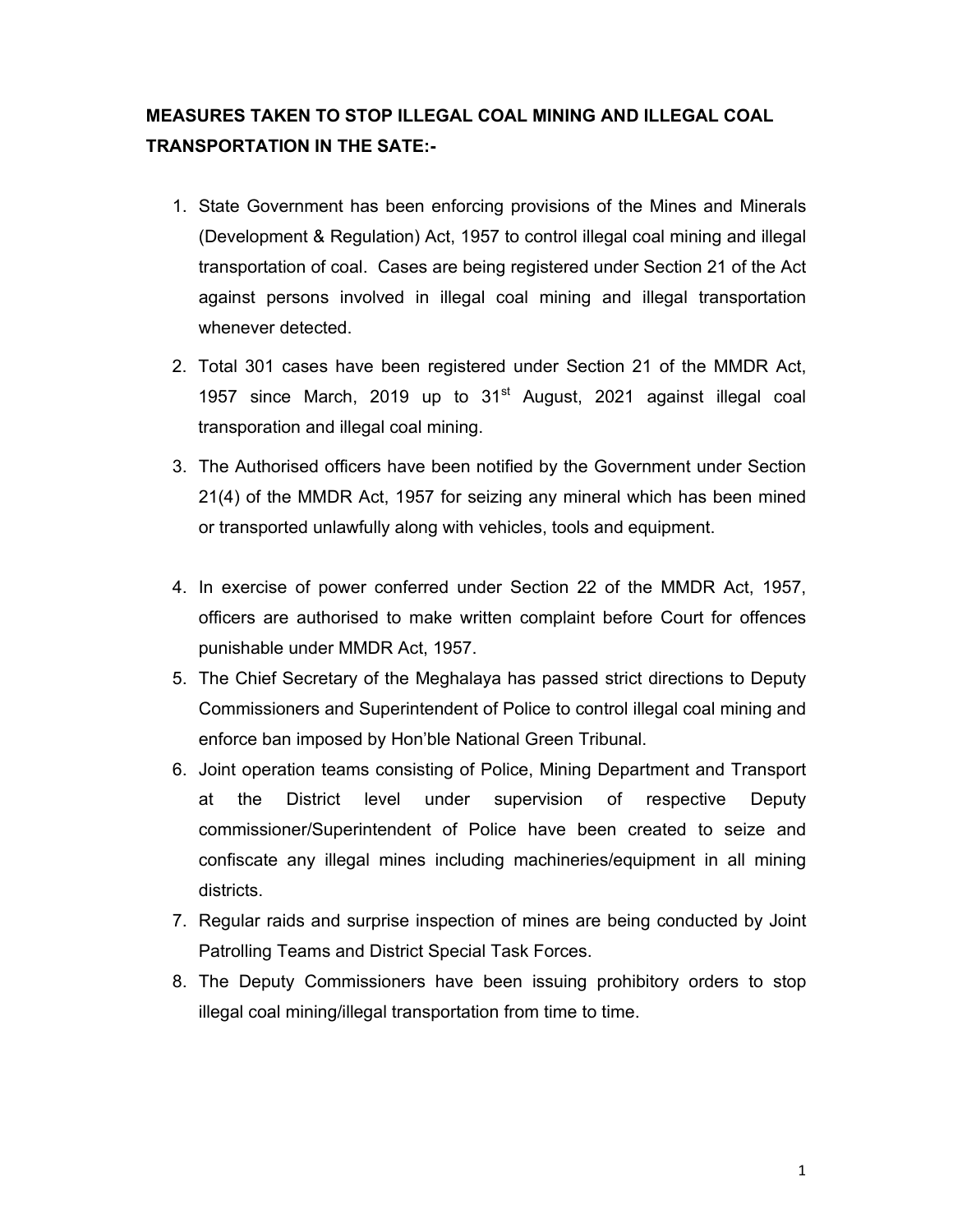- 9. The Chief Secretary has issued directions to Police and DMR to increase patrolling in coal bearing areas, to register cases under Section 21 of MMDR Act, 1957 and to confiscate and sell seized coal, vehicles and equipment.
- 10. Directions have been issued to all the Deputy Commissioners and Superintendent of Police in coal bearing Districts to confiscate and sell the seized coal and trucks, dumpers, equipment.
- 11. Patrolling and vigilance has been enhanced in coal bearing areas
- 12. A Monitoring Committee under chairmanship of Chief Secretary constituted for monthly monitoring and review the actions taken and cases booked against illegal coal mining and transportation by Police and DMR. Regular meetings of Monitoring Committee have been held to review the action taken and cases booked.
- 13. A Centralized Helpline Number has been created to receive complaints/information on illegal coal mining and illegal transportation.
- 14. A Scheme has been introduced to provide Rs. 5000 Cash Reward to persons providing credible information on illegal coal mining and illegal transportation.
- 15. Procedure has been laid down under the Section 21(5) of the MMDR Act, 1957 to recover illegally mined or illegally transported mineral and to recover price of mineral in case it is disposed.
- 16. The Chief Secretary of Meghalaya has issued directions to Deputy Commissioner, Superintendent of Police and DMR to ensure that no illegal coal transportation take place in the State.
- 17. The Director of Mineral Resources has passed instructions to Divisional Mining Officers and all the Mines Royalty Inspector at DMR Checkgate to check illegal transportation of coal and impose penal action against violators.
- 18. DMR has introduced high security challans with QR codes, fugitive ink and hologram to prevent misuse of Transport challans. CCTVs have been installed at checkgates.
- 19. A Centralized server and online portal has been established for QR code generation, uploading of transport challan and online monitoring of coal transportation. Route of coal loaded trucks from source to destination is being tracked using GPS tracking and RFID tags.